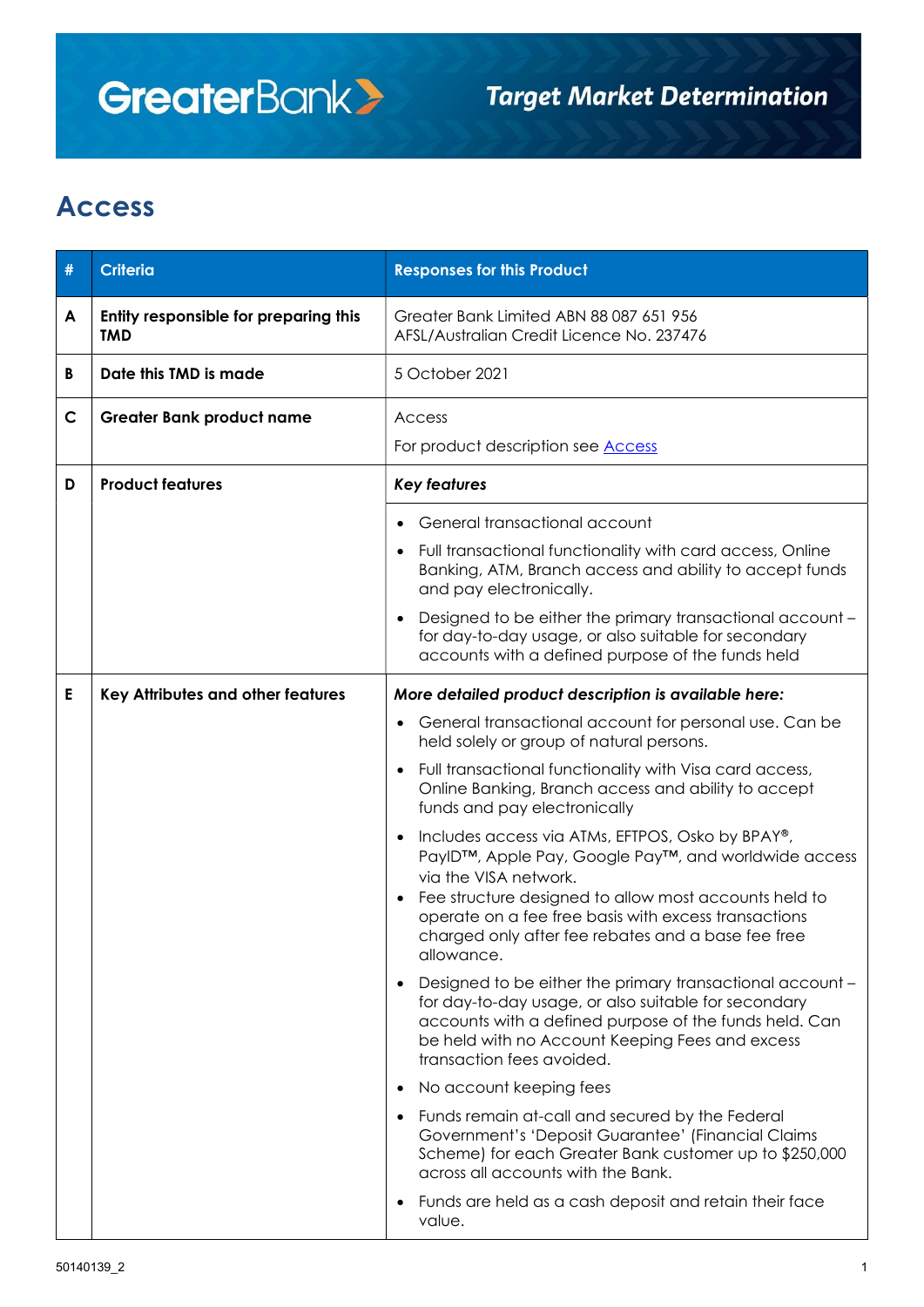| #           | <b>Criteria</b>                                                                                                                                                              | <b>Responses for this Product</b>                                                                                                                                                 |  |  |
|-------------|------------------------------------------------------------------------------------------------------------------------------------------------------------------------------|-----------------------------------------------------------------------------------------------------------------------------------------------------------------------------------|--|--|
|             |                                                                                                                                                                              | No other Greater Bank products need be held to own an<br>Access account.                                                                                                          |  |  |
|             |                                                                                                                                                                              | <b>Other Features</b>                                                                                                                                                             |  |  |
|             |                                                                                                                                                                              | No minimum or maximum age criteria<br>$\bullet$<br>\$1 Minimum balance                                                                                                            |  |  |
| F           | Knowledge and experience                                                                                                                                                     | Basic – mass marketed product of low complexity/ risk profile.                                                                                                                    |  |  |
| 1           | Description of the retail class that<br>comprises the target market<br>(s 994B(5)(b) of the Corporations<br>Act)                                                             | Available to any natural person.                                                                                                                                                  |  |  |
|             |                                                                                                                                                                              | Can be held severally or in joint names.                                                                                                                                          |  |  |
|             |                                                                                                                                                                              | Customers will generally be motivated to use this account to<br>transact through with convenient purchase and payment<br>options.                                                 |  |  |
|             |                                                                                                                                                                              | No other account is required to be held to operate an<br>Access account.                                                                                                          |  |  |
| $\mathbf 2$ | <b>Negative target market</b>                                                                                                                                                | Access is not necessarily suitable as an interest-bearing<br>$\bullet$<br>savings account                                                                                         |  |  |
|             |                                                                                                                                                                              | Access is designed as a transactional account for<br>$\bullet$<br>personal use. It is not suitable for business purposes nor to<br>be held by entities other than natural people. |  |  |
| 3           | <b>Description of distribution conditions</b><br>and restrictions (s $994B(5)(c)$ of the<br><b>Corporations Act)</b>                                                         | Distribution Conditions in relation to permitted channels                                                                                                                         |  |  |
|             |                                                                                                                                                                              | Access accounts can be opened through the following<br>channels:                                                                                                                  |  |  |
|             |                                                                                                                                                                              | Branches and Centres operated by Greater Bank (Staff<br>assisted)                                                                                                                 |  |  |
|             |                                                                                                                                                                              | Online (Self-serve basis)                                                                                                                                                         |  |  |
|             |                                                                                                                                                                              | <b>Distribution Conditions</b>                                                                                                                                                    |  |  |
|             |                                                                                                                                                                              | • Access accounts are chosen by customers with no<br>personal advice supplied by Greater Bank staff                                                                               |  |  |
|             |                                                                                                                                                                              | Customers will need to provide the appropriate<br>identification details and accept the products' Terms and<br>Conditions as available to them prior to opening the<br>account.   |  |  |
| 4           | <b>Review triggers (events and</b><br>circumstances that reasonably<br>suggest that the determination is no<br>longer appropriate) (s 994B(5)(d) of<br>the Corporations Act) | Greater Bank monitors the following indicators to determine if<br>an event or circumstance reasonably suggests that the<br>determination is no longer appropriate: (yes)          |  |  |
|             |                                                                                                                                                                              | Internal decisions to amend or modify the product, its<br>features and/or its distribution, including changes to<br>pricing.                                                      |  |  |
|             |                                                                                                                                                                              | Relevant changes in law or its application, including court<br>decisions, AFCA determinations and regulatory guidance.                                                            |  |  |
|             |                                                                                                                                                                              | Regulator and other feedback received.                                                                                                                                            |  |  |
|             |                                                                                                                                                                              | Disproportionate and/or unexpected decline or increase<br>in sales of the product, including significant dealings out of<br>the target market.                                    |  |  |
|             |                                                                                                                                                                              | An unexplained and/or unexpected change in the types<br>of customers who are obtaining this product.                                                                              |  |  |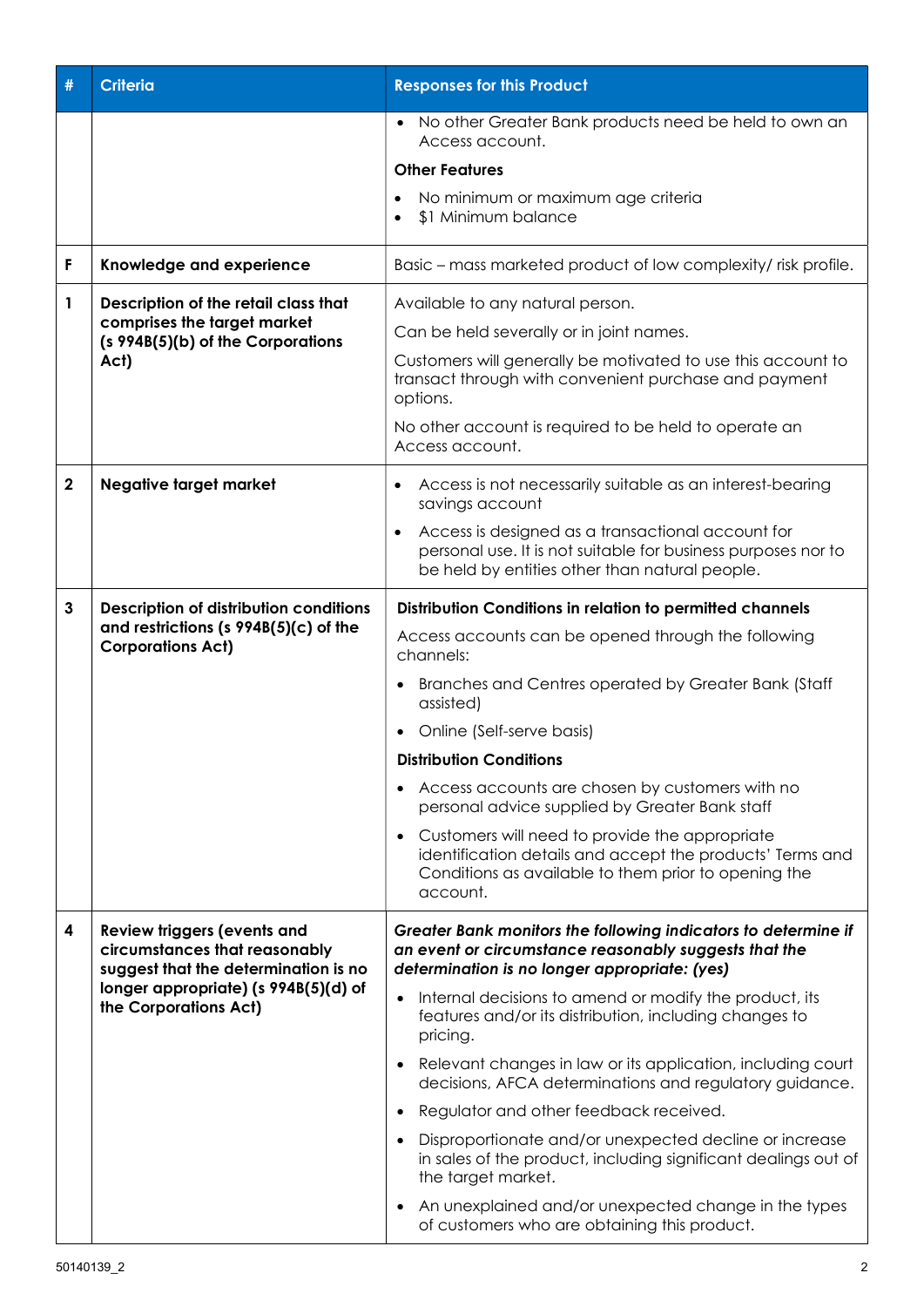| # | Criteria                                                                                                                                                                                                                                                                                                                                                                                                                                                   | <b>Responses for this Product</b>                                                                                                                                             |                                                                                                                                                                                                                                                                                |                                                                                                              |  |
|---|------------------------------------------------------------------------------------------------------------------------------------------------------------------------------------------------------------------------------------------------------------------------------------------------------------------------------------------------------------------------------------------------------------------------------------------------------------|-------------------------------------------------------------------------------------------------------------------------------------------------------------------------------|--------------------------------------------------------------------------------------------------------------------------------------------------------------------------------------------------------------------------------------------------------------------------------|--------------------------------------------------------------------------------------------------------------|--|
|   |                                                                                                                                                                                                                                                                                                                                                                                                                                                            | Significant increase or a significant change in customer<br>$\bullet$<br>complaints and/or feedback relating to the product<br>which is significantly beyond expected levels. |                                                                                                                                                                                                                                                                                |                                                                                                              |  |
|   |                                                                                                                                                                                                                                                                                                                                                                                                                                                            | An unexpected, significant increase in early termination of<br>$\bullet$<br>the product.                                                                                      |                                                                                                                                                                                                                                                                                |                                                                                                              |  |
|   |                                                                                                                                                                                                                                                                                                                                                                                                                                                            | Any other event that occurs or information received that<br>reasonably suggests the determination is no longer<br>appropriate.                                                |                                                                                                                                                                                                                                                                                |                                                                                                              |  |
|   |                                                                                                                                                                                                                                                                                                                                                                                                                                                            | An unusual and significant volume of referrals from a<br>comparison site or a significant increase in volumes of<br>complaints sourced from a comparison site.                |                                                                                                                                                                                                                                                                                |                                                                                                              |  |
| 5 | Maximum period from the start of<br>the day the determination is made<br>to the start of the day the first review<br>of the determination is to finish (s<br>994B(5)(e) of the Corporations Act)                                                                                                                                                                                                                                                           | 12 months                                                                                                                                                                     |                                                                                                                                                                                                                                                                                |                                                                                                              |  |
| 6 | Maximum period from the date the<br>previous review finished to the start<br>of the day the next review of the<br>determination is to be undertaken (s<br>994B(5)(f) of the Corporations Act)                                                                                                                                                                                                                                                              | 12 months                                                                                                                                                                     |                                                                                                                                                                                                                                                                                |                                                                                                              |  |
| 7 | <b>Reporting period for reporting</b><br>information about the number of<br>complaints about the product<br>received ( $s$ 994B $(5)(g)$ of the<br><b>Corporations Act)</b>                                                                                                                                                                                                                                                                                | Monthly                                                                                                                                                                       |                                                                                                                                                                                                                                                                                |                                                                                                              |  |
| 8 | Specify the kinds of information<br>needed to enable prompt<br>identification of whether a review<br>trigger, or another event or<br>circumstance that would reasonably<br>suggest that he determination is no<br>longer appropriate, has occurred (s<br>994B(5)(h) of the Corporations Act)<br>and for each type of information,<br>specify:<br>the regulated persons are<br>$\blacksquare$<br>required to report the information<br>to Greater Bank; and | Third party distributors of this product should provide the<br>following to Greater Bank in writing:                                                                          |                                                                                                                                                                                                                                                                                |                                                                                                              |  |
|   |                                                                                                                                                                                                                                                                                                                                                                                                                                                            | <b>Type</b>                                                                                                                                                                   | <b>Information</b><br>Required                                                                                                                                                                                                                                                 | Frequency &<br><b>Timeframe</b>                                                                              |  |
|   |                                                                                                                                                                                                                                                                                                                                                                                                                                                            | Complaints                                                                                                                                                                    | - All written details<br>of any complaints<br>received<br>- Total Number of<br>complaints<br>received within the                                                                                                                                                               | Frequency: Monthly<br><b>Timeframe: Within</b><br>10 days of the end<br>of the relevant<br>reporting period. |  |
|   |                                                                                                                                                                                                                                                                                                                                                                                                                                                            |                                                                                                                                                                               | reporting period                                                                                                                                                                                                                                                               |                                                                                                              |  |
|   | a reporting period for reporting<br>$\overline{\phantom{0}}$<br>the information under section<br>994F(5) of the Corporations Act.                                                                                                                                                                                                                                                                                                                          | Significant Dealings                                                                                                                                                          | - Details of the<br>dealing (including<br>any steps taken by<br>the distributor in<br>relation to the<br>dealing)<br>- Date of the<br>dealing<br>- Factors considered<br>when determining<br>dealing as<br>"significant"<br>- Means through<br>which dealing was<br>identified | <b>Timeframe: Within</b><br>10 days of<br>becoming aware of<br>such a dealing.                               |  |